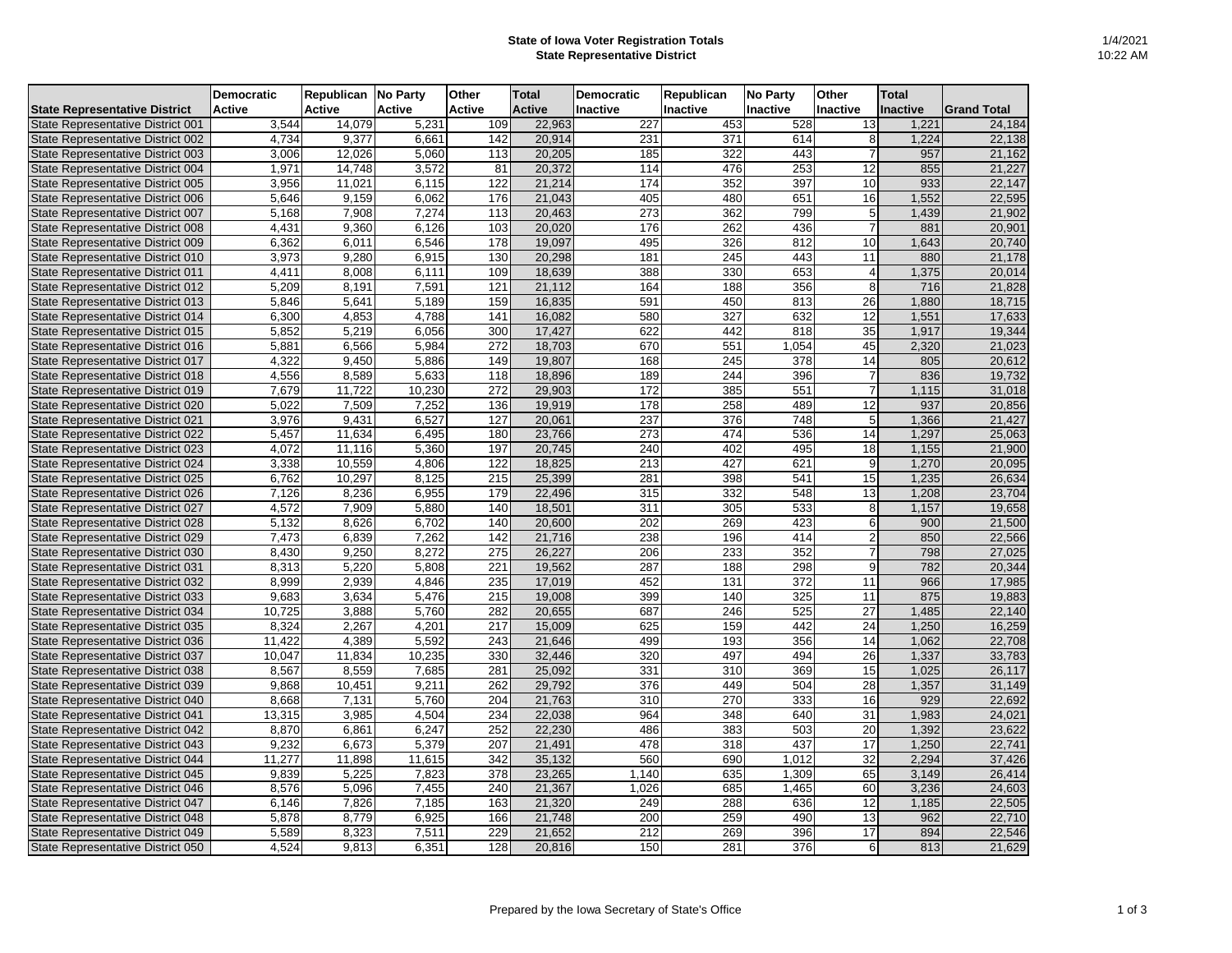## **State of Iowa Voter Registration Totals State Representative District**

|                                      | <b>Democratic</b> | <b>Republican No Party</b> |               | <b>Other</b>     | <b>Total</b>  | <b>Democratic</b> | <b>Republican</b> | <b>No Party</b> | <b>Other</b>     | <b>Total</b>    |                    |
|--------------------------------------|-------------------|----------------------------|---------------|------------------|---------------|-------------------|-------------------|-----------------|------------------|-----------------|--------------------|
| <b>State Representative District</b> | <b>Active</b>     | <b>Active</b>              | <b>Active</b> | <b>Active</b>    | <b>Active</b> | <b>Inactive</b>   | <b>Inactive</b>   | <b>Inactive</b> | Inactive         | <b>Inactive</b> | <b>Grand Total</b> |
| State Representative District 051    | 5,199             | 7,380                      | 7,743         | 116              | 20,438        | 247               | 248               | 581             |                  | 1,081           | 21,519             |
| State Representative District 052    | 5,724             | 6,248                      | 7,975         | 123              | 20,070        | 342               | 244               | 654             |                  | 1,248           | 21,318             |
| State Representative District 053    | 6,963             | 4,911                      | 8,082         | 134              | 20,090        | 333               | 253               | 735             |                  | 1,324           | 21,414             |
| State Representative District 054    | 4,362             | 8,882                      | 6,879         | 129              | 20,252        | 171               | 279               | 453             |                  | 907             | 21,159             |
| State Representative District 055    | 6,502             | 7,146                      | 6,483         | 112              | 20,243        | 515               | 255               | 727             | 15               | ,512            | 21,755             |
| State Representative District 056    | 5,039             | 8,004                      | 6,659         | 115              | 19,817        | 268               | 260               | 499             |                  | ,032            | 20,849             |
| State Representative District 057    | 8,224             | 8,581                      | 7,186         | 145              | 24,136        | 210               | 252               | 414             |                  | 879             | 25,015             |
| State Representative District 058    | 7,102             | 6,916                      | 7,931         | 90               | 22,039        | 228               | 168               | 517             |                  | 917             | 22,956             |
| State Representative District 059    | 7,486             | 5,478                      | 6,342         | $\overline{202}$ | 19,508        | 616               | 436               | 973             | 20               | 2,045           | 21,553             |
| State Representative District 060    | 7,998             | 7,753                      | 7,109         | 168              | 23,028        | 460               | 441               | 620             | 18               | 1,539           | 24,567             |
| State Representative District 061    | 7,762             | 4,435                      | 5,857         | 175              | 18,229        | 516               | 233               | 550             | 23               | 1,322           | 19,551             |
| State Representative District 062    | 8,729             | 2,995                      | 5,413         | 183              | 17,320        | 570               | 157               | 482             | 9                | 1,218           | 18,538             |
| State Representative District 063    | 5,793             | 7,480                      | 8,583         | 133              | 21,989        | 243               | 217               | 535             | 10               | 1,005           | 22,994             |
| State Representative District 064    | 5,619             | 5,550                      | 7,793         | 98               | 19,060        | 184               | 116               | 498             | 6                | 804             | 19,864             |
| State Representative District 065    | 10,044            | 4,293                      | 5,615         | 271              | 20,223        | 538               | 214               | 486             | 21               | 1,259           | 21,482             |
| State Representative District 066    | 8,715             | 5,839                      | 6,648         | 261              | 21,463        | 394               | 261               | 460             | 19               | 1,134           | 22,597             |
| State Representative District 067    | 8,298             | 7,913                      | 7,857         | 240              | 24,308        | 297               | 391               | 489             | 18               | 1,195           | 25,503             |
| State Representative District 068    | 8,494             | 6,897                      | 7,796         | 245              | 23,432        | 298               | 294               | 424             | 16               | 1,032           | 24,464             |
| State Representative District 069    | 8,949             | 5,115                      | 7,612         | 296              | 21,972        | 411               | 233               | 527             | 28               | 1,199           | 23,171             |
| State Representative District 070    | 9,301             | 5,147                      | 6,973         | 263              | 21,684        | 400               | 231               | 398             | 27               | 1,056           | 22,740             |
| State Representative District 071    | 6,399             | 5,190                      | 5,308         | 129              | 17,026        | 337               | 264               | 633             | 9                | 1,243           | 18,269             |
| State Representative District 072    | 5,391             | 7,333                      | 7,404         | 146              | 20,274        | 196               | 197               | 441             |                  | 841             | 21,115             |
| State Representative District 073    | 7,321             | 7,374                      | 7,416         | 176              | 22,287        | 265               | 215               | 413             | 16               | 909             | 23,196             |
| State Representative District 074    | 12,421            | 4,078                      | 6,391         | 210              | 23,100        | 1,138             | 379               | 861             | 35               | 2,413           | 25,513             |
| State Representative District 075    | 5,071             | 7,682                      | 8,104         | 156              | 21,013        | 188               | 207               | 430             | 9                | 834             | 21,847             |
| State Representative District 076    | 6,665             | 7,734                      | 7,846         | 147              | 22,392        | 648               | 244               | 582             | 13               | 1,487           | 23,879             |
| State Representative District 077    | 10,755            | 6,514                      | 8,794         | 234              | 26,297        | 474               | 376               | 615             | 23               | 1,488           | 27,785             |
| State Representative District 078    | 5,048             | 8,285                      | 6,818         | 142              | 20,293        | $\overline{213}$  | 267               | 463             | 16               | 959             | 21,252             |
| State Representative District 079    | 3,890             | 10,684                     | 5,908         | 163              | 20,645        | 359               | 479               | 691             | 10               | 1,539           | 22,184             |
| State Representative District 080    | 4,933             | 8,472                      | 6,181         | 143              | 19,729        | 266               | 295               | 632             | 10               | ,203            | 20,932             |
| State Representative District 081    | 6,692             | 5,177                      | 5,600         | 124              | 17,593        | 463               | 237               | 639             |                  | ,343            | 18,936             |
| State Representative District 082    | 6,651             | 7,702                      | 5,241         | 149              | 19,743        | 419               | 263               | 533             | 18               | ,233            | 20,976             |
| State Representative District 083    | 7,356             | 4,762                      | 6,164         | 155              | 18,437        | 488               | 260               | 856             | 19               | ,623            | 20,060             |
| State Representative District 084    | 4,645             | 8,045                      | 6,557         | $135$            | 19,382        | 262               | 338               | 669<br>$\sim$   | 13<br><u>. J</u> | 1,282           | 20,664             |
| State Representative District 085    | 13,905            | 3,004                      | 5,504         | 205              | 22,618        | 2,616             | 1,169             | 2,425           | $\overline{92}$  | 6,302           | 28,920             |
| State Representative District 086    | 11,963            | 2,829                      | 5,917         | 211              | 20,920        | 2,062             | 767               | ,901            | 60               | 4,790           | 25,710             |
| State Representative District 087    | 8,353             | 4,972                      | 6,283         | 183              | 19,791        | 554               | 239               | 674             | 16               | 1,483           | 21,274             |
| State Representative District 088    | 5,851             | 7,467                      | 6,965         | 120              | 20,403        | 197               | 201               | 402             | $6 \mid$         | 806             | 21,209             |
| State Representative District 089    | 7,920             | 4,953                      | 7,898         | 208              | 20,979        | 693               | 322               | 912             | 16               | 1,943           | 22,922             |
| State Representative District 090    | 7,882             | 3,306                      | 7,140         | 252              | 18,580        | 1,130             | 379               | 1,389           | 44               | 2,942           | 21,522             |
| State Representative District 091    | 6,397             | 6,572                      | 6,973         | 197              | 20,139        | 377               | 312               | 676             | 11               | 1,376           | 21,515             |
| State Representative District 092    | 6,627             | 6,721                      | 8,487         | 188              | 22,023        | 549               | 372               | 841             | 21               | 1,783           | 23,806             |
| State Representative District 093    | 8,531             | 6,252                      | 7,664         | 231              | 22,678        | 775               | 528               | 1,158           | 32               | 2,493           | 25,171             |
| State Representative District 094    | 8,234             | 9,437                      | 9,568         | 194              | 27,433        | 605               | 752               | 1,135           | 28               | 2,520           | 29,953             |
| State Representative District 095    | 7,248             | 7,444                      | 7,987         | 175              | 22,854        | 299               | 210               | 394             | 10               | 913             | 23,767             |
| State Representative District 096    | 4,655             | 7,449                      | 7,576         | 94               | 19,774        | 145               | 183               | 429             | 6                | 763             | 20,537             |
| State Representative District 097    | 6,193             | 8,093                      | 8,591         | 181              | 23,058        | 308               | 331               | 675             |                  | 1,319           | 24,377             |
| State Representative District 098    | 6,671             | 5,171                      | 7,188         | 137              | 19,167        | 540               | 210               | 845             | 13               | 1,608           | 20,775             |
| State Representative District 099    | 9,942             | 5,960                      | 6,087         | 222              | 22,211        | 741               | 391               | 828             | 26               | 1,986           | 24,197             |
| State Representative District 100    | 8,443             | 4,943                      | 5,862         | 206              | 19,454        | 754               | 433               | 901             | 19               | 2,107           | 21,561             |